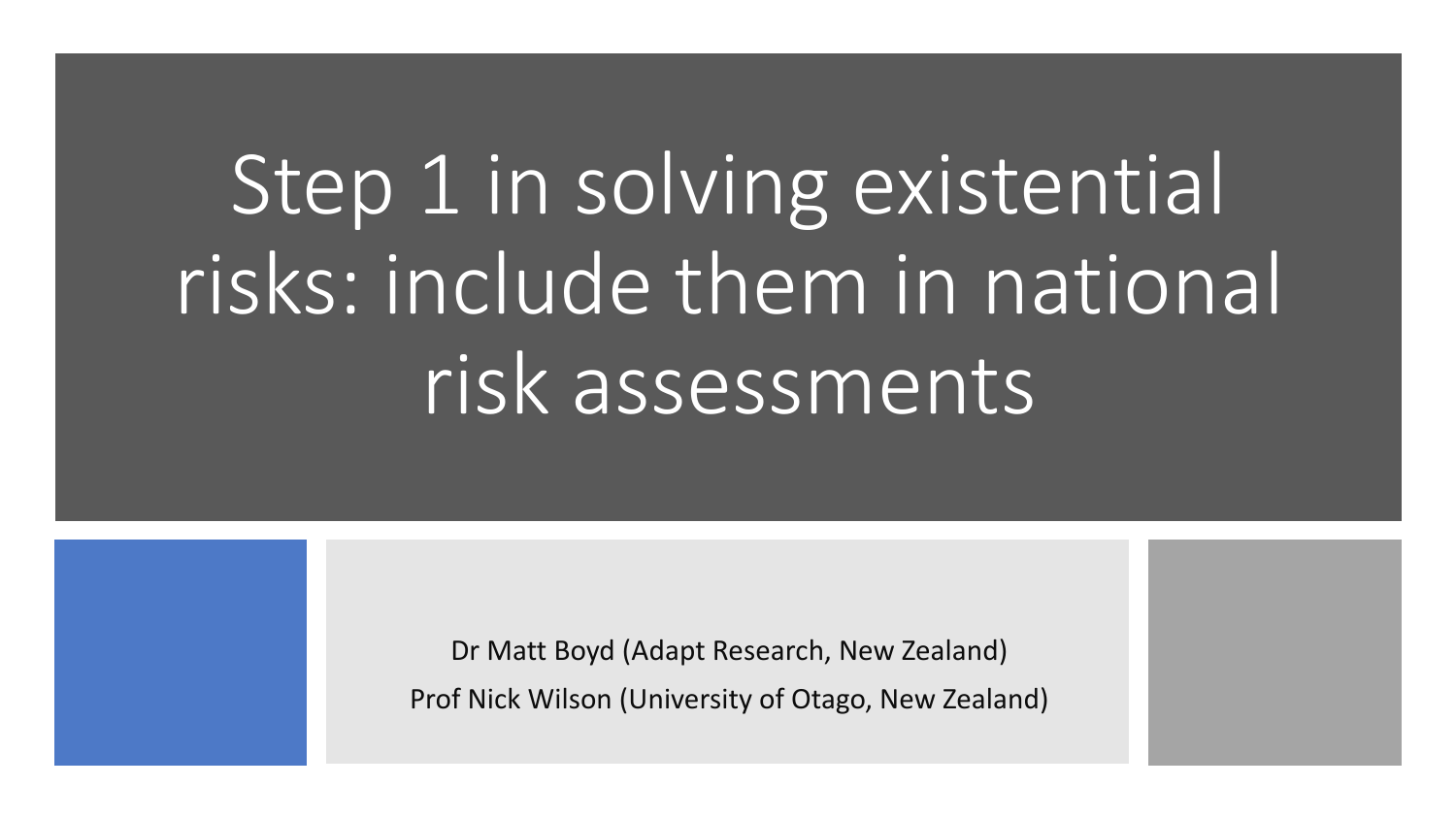Arguments generally thought to favour the prioritisation of existential risk reduction

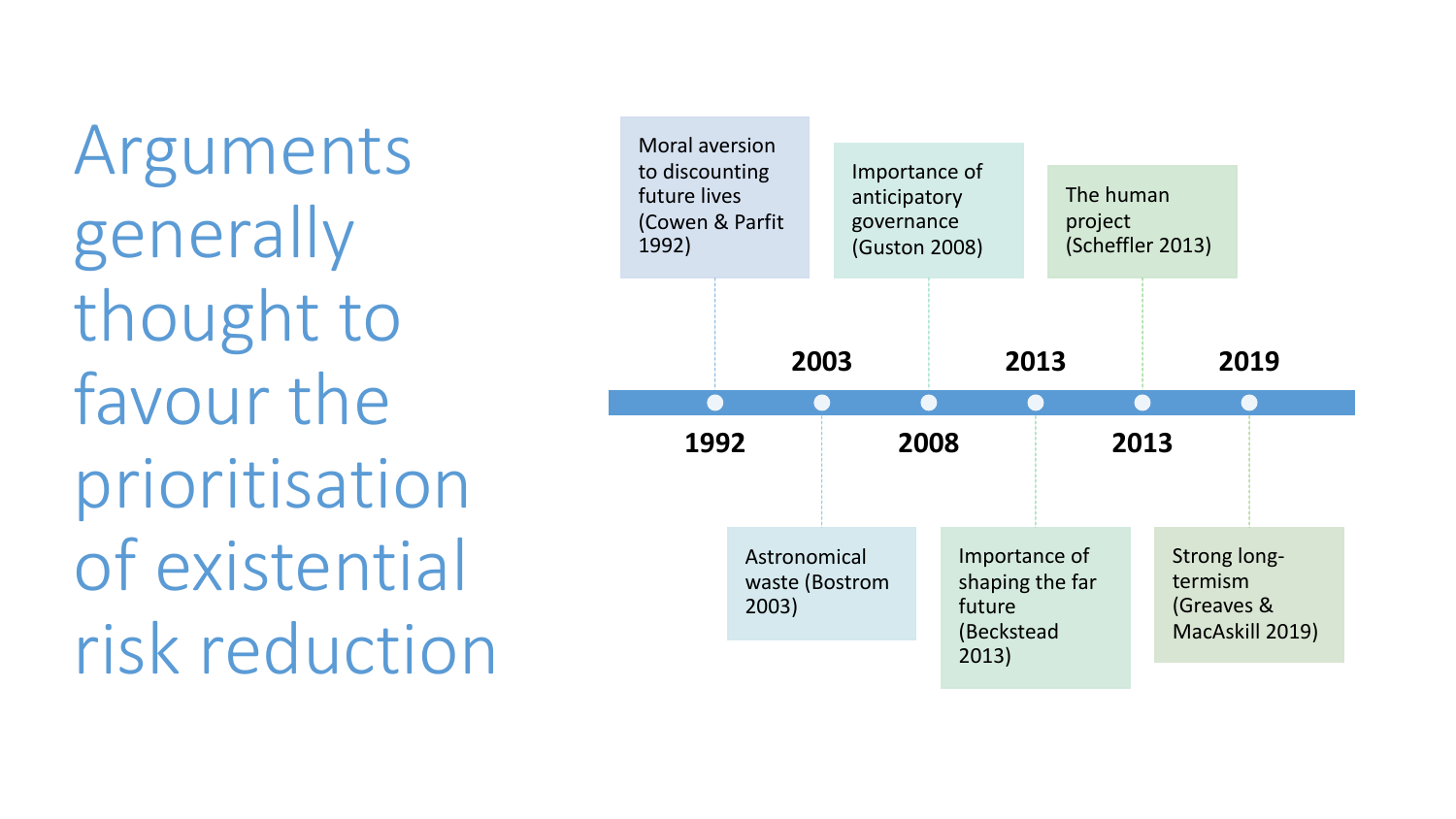#### Sources: Ord (2020); Our World in Data; author calculations

Rejecting all the preceding still favours the solution of including existential risk reduction in NRAs

| <b>Risk</b>                         | Prob 100 yr<br>(extinction) | p_annual*<br>(extinction) | deaths    | annualised     |
|-------------------------------------|-----------------------------|---------------------------|-----------|----------------|
| Unaligned artificial intelligence   | 0.1                         | 0.001                     | 8 billion | 8,000,000      |
| Engineered pandemic                 | 0.033                       | 0.000333                  | 8 billion | 2,666,667      |
| Unforeseen anthropogenic            | 0.033                       | 0.000333                  | 8 billion | 2,666,667      |
| Other anthropogenic                 | 0.02                        | 0.0002                    | 8 billion | 1,600,000      |
| Nuclear war                         | 0.001                       | 0.00001                   | 8 billion | 80,000         |
| Climate change                      | 0.001                       | 0.00001                   | 8 billion | 80,000         |
| Environmental damage                | 0.001                       | 0.00001                   | 8 billion | 80,000         |
| All natural disasters (not x-risks) | $\mathbf{1}$                | $\mathbf{1}$              | 60,000    | 60,000         |
| Supervolcano                        | 0.0001                      | 0.000001                  | 8 billion | 8,000          |
| Natural pandemic                    | 0.0001                      | 0.000001                  | 8 billion | 8,000          |
| Large asteroid impact               | 0.000001                    | 0.00000001                | 8 billion | 80             |
| Stellar explosion                   | 0.000000001                 | $1E-11$                   | 8 billion | $\overline{0}$ |

\* Annual probability may be lower/higher at  $t = 0$ , and rising/falling by risk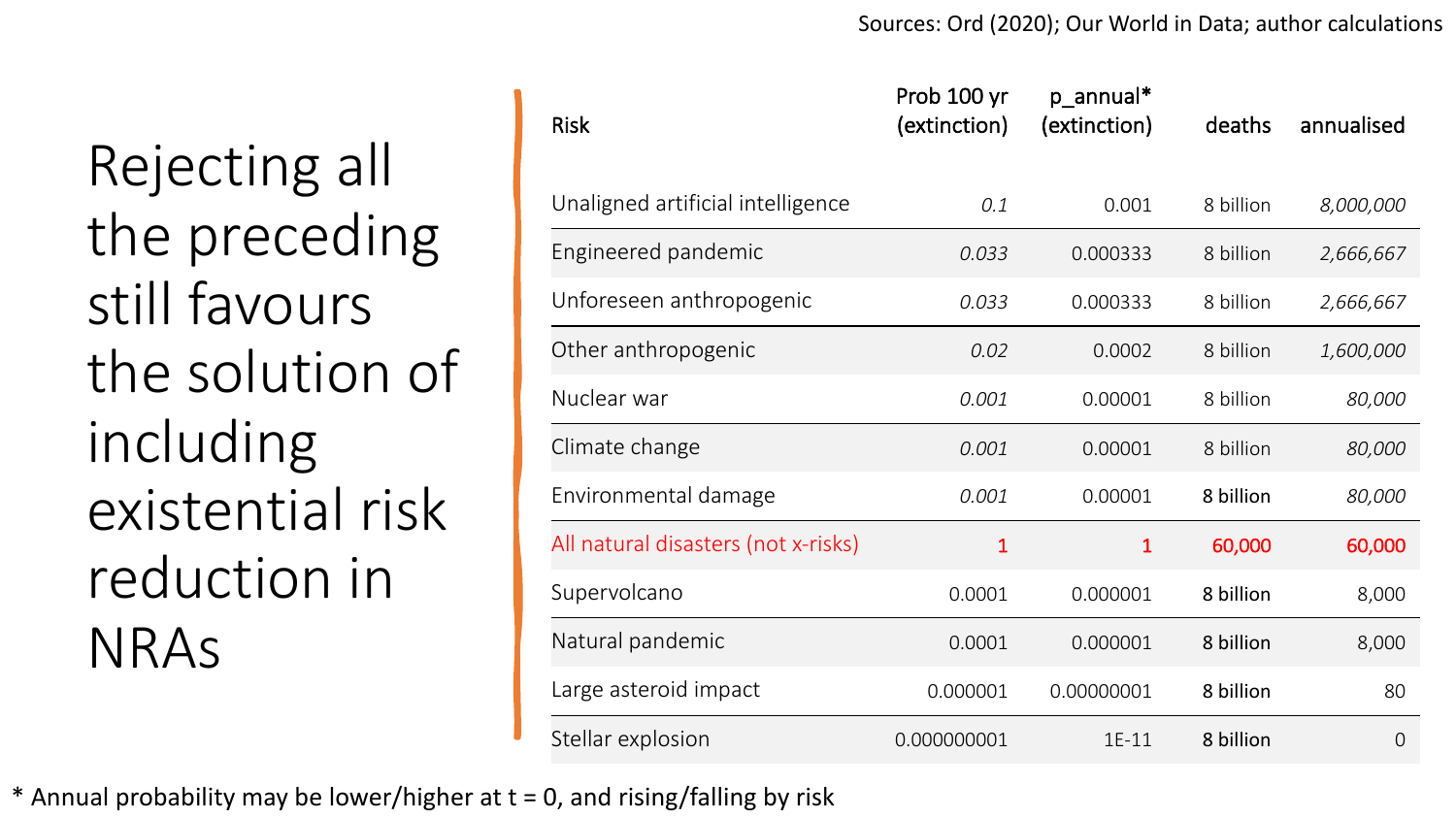### Example: biothreats & pandemic disease

The argument is stronger once you include the non-extinction and nonexistential manifestations of existential risks



| Type of pandemic                                           | <b>Annualised deaths in</b><br>expectation | Source                                                  |
|------------------------------------------------------------|--------------------------------------------|---------------------------------------------------------|
| Influenza (natural)                                        | 700,000                                    | Fan (2016), and derived<br>from Marani (2021)           |
| <b>Influenza (laboratory</b>   20,000 (minimum)<br>escape) |                                            | Derived from Lipsitch &<br>Inglesby, (2014)             |
| Non-influenza<br>(natural)                                 | 50,000 (minimum)                           | Derived from Marani (2021)                              |
| <b>Engineered</b><br>pandemic                              | 2,700,000                                  | Derived from Ord (2020) -<br>existential component only |
| <b>Total</b>                                               | 3,470,000 per annum<br>(minimum)           |                                                         |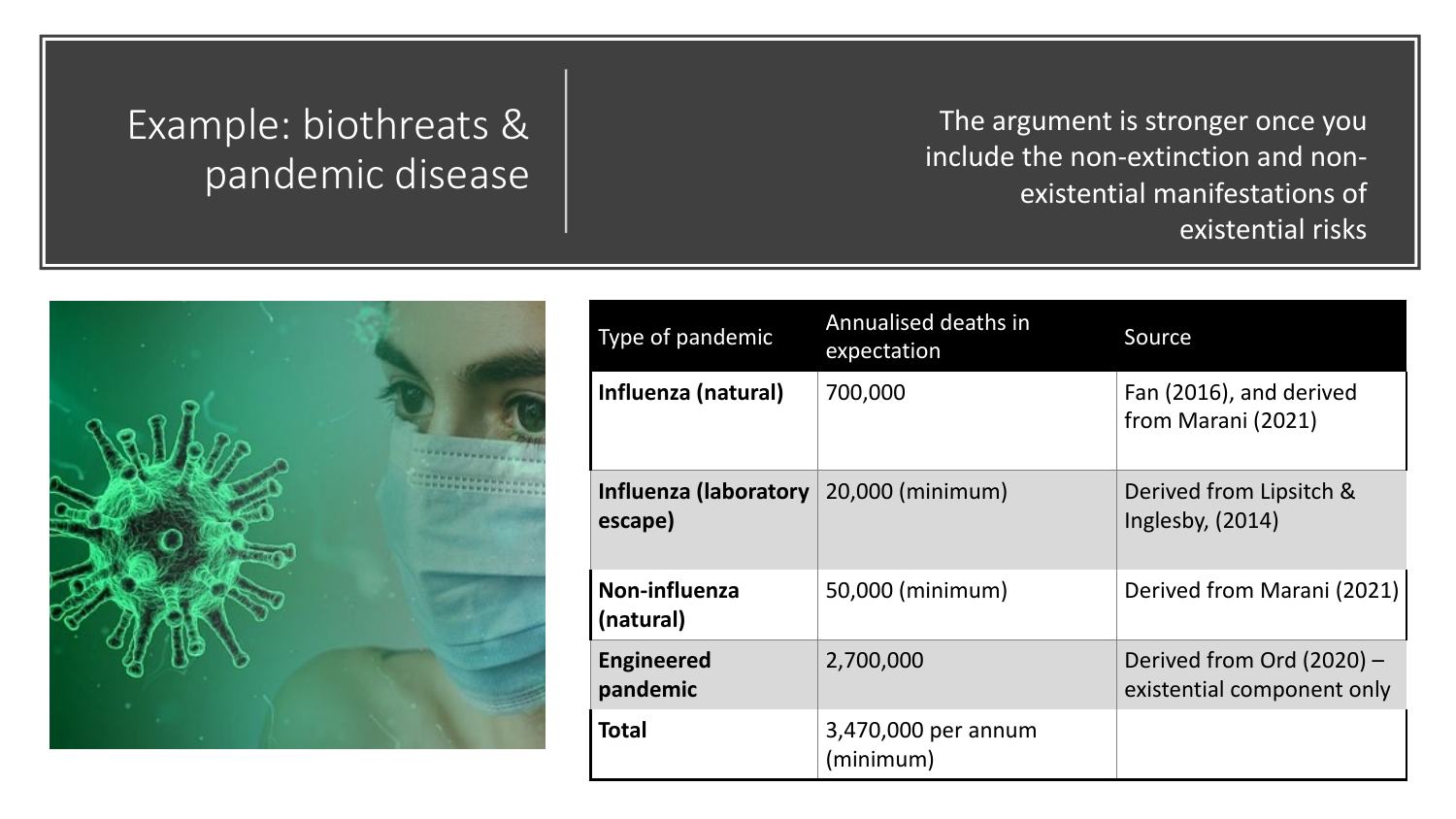## Risk Matrices & National Risk Registers

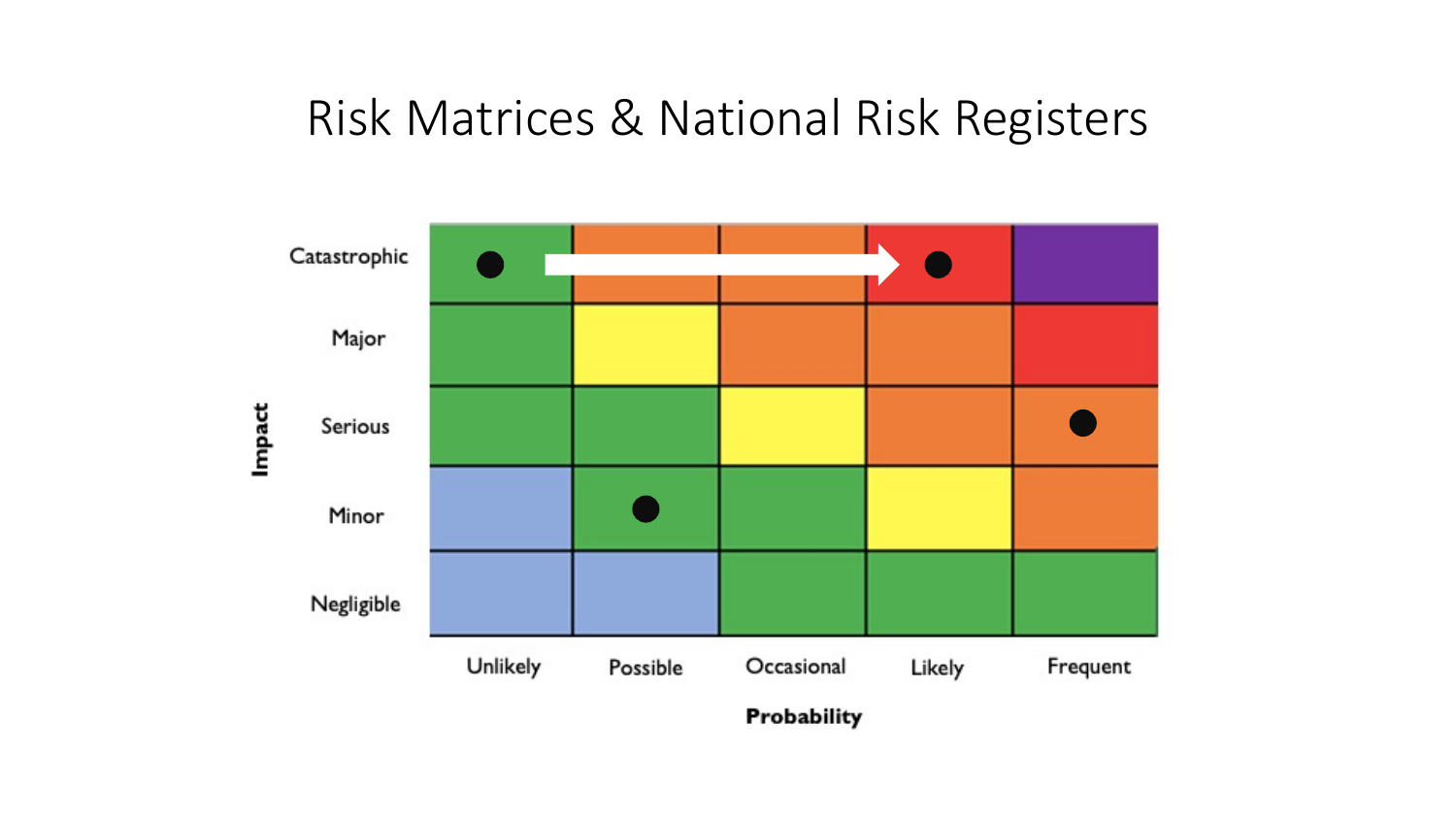Two -way interactive communication tool: Risk Register < > Citizens

#### **Who is it for?**

- Public sector staff
- Domain experts
- Businesses
- Stakeholders
- Interested public
- Journalists

#### **What would it foster?**

- Scrutiny of uncertainty/assumptions
- Identify omissions
- Sharing knowledge
- Peer review
- Monitor change
- Citizen feedback
- Crowdsourced solutions
- Aggregated opinion data